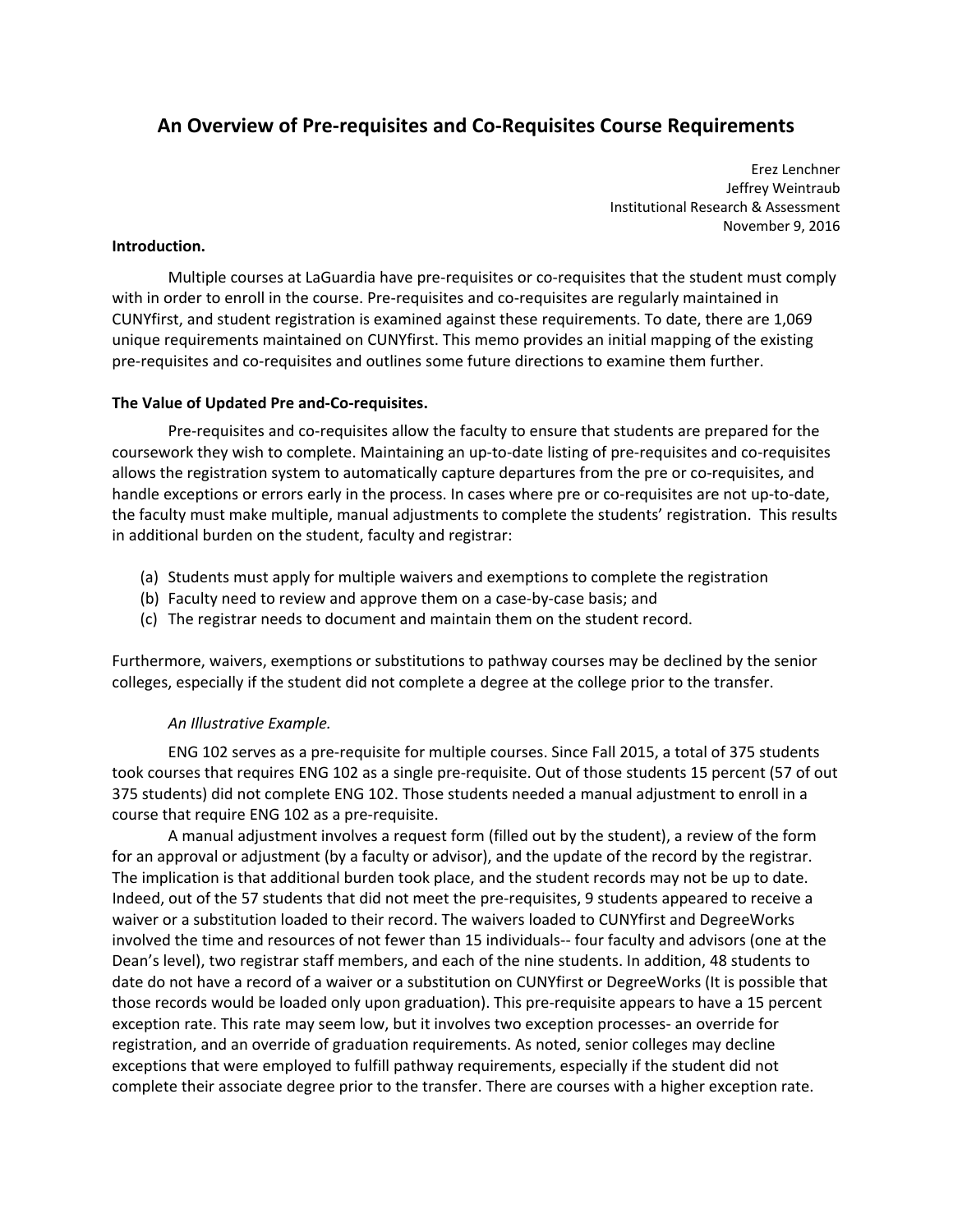#### **Sample and definitions.**

 The current memorandum began with a review of 1,069 unique pre and co‐requisite groups entered into CUNYfirst. Pre and co‐requisites are labeled in CUNYfirst as "Requirement Groups" or abbreviated as RQGROUP. The initial overview suggested that not all requirements are academic requirements. Of the 1,069 requirements in the system, 652 were excluded from the analysis as they reflected section‐specific requirements and not course requirements (e.g. sections of learning community courses that have to be taken as a bundle). A total of 417 requirements were available for this sample.

# *The Typical Requirement Structure.*

 Each requirement is maintained using a single requirement ID (RQGROUP). A requirement can consist of a single course or multiple course combinations. It may require a student to take one course or test prior to enrollment (hence, a pre‐requisite), or it may permit a student to take the course (test) along with the enrollment in the course (hence, a co‐requisite). A requirement may carry a combination of pre and co-requisites of courses (e.g. complete two courses prior to enrollment in the third course, and take a fourth course while enrolling in the third course).

## **Analysis Plan.**

 In this analysis, an algorithm reviewed all downloaded requirements from CUNYfirst. Then, we further conducted a manual examination of the remaining requirements to address scenarios of multiple pre/co‐requisites in a course. Requirements were mapped to determine if they are consisting of one or multiple requisites, and to determine if the requisite is a pre‐requisite, co‐requisite or combination of multiple requirements. All requirements were linked to course offerings from Fall 2015 onwards. (Requirements that were not linked to course offerings since Fall 2015 were excluded).

## **Initial Findings.**

 Out of 622 courses offered from Fall 2015 onwards, 489 courses had a unique pre or co‐ requisite. Of those, 367 of the courses had pre‐requisites, 29 had co‐requisites, 79 had a combination of pre and co-requisites, and 14 courses had other requirements that are separately classified.

## Pre‐requisites *(367):*

- (a) 105 courses carried a single, pre‐requisite requirement (e.g. Completing ENG 101); In addition,
- (b) 69 courses carried a single pre‐requisite that can be met in in *two or more* channels (e.g. completing CSE 095 or ENG 099);
- (c) 193 courses carried a pre‐requisite that consisted of two or more requirements *where all requirements have to be met* (e.g. ENG 102 and ENG 103)

## *Co‐requisites (29):*

- (a) 11 courses carried a single, co‐requisite requirement; In addition,
- (b) 13 courses carried a single co‐requisite that can be met in in *two or more* channels (e.g. enrollment in CSE 095 or ESL 097 along with the course);
- (c) 2 courses carried a co‐requisite that consisted of two or more conditions *where all co‐requisites have to be met* [e.g. Co‐requisite of HSS 104 AND co‐requisite of HSS 106 AND co‐requisite of (HSS 214 or HSS 216) ]
- (d) 3 courses carried a co‐requisite that combines course requirements and tests (co‐requisite of ENG 099 and CSE 095 OR exemptions on the Reading and Writing tests)